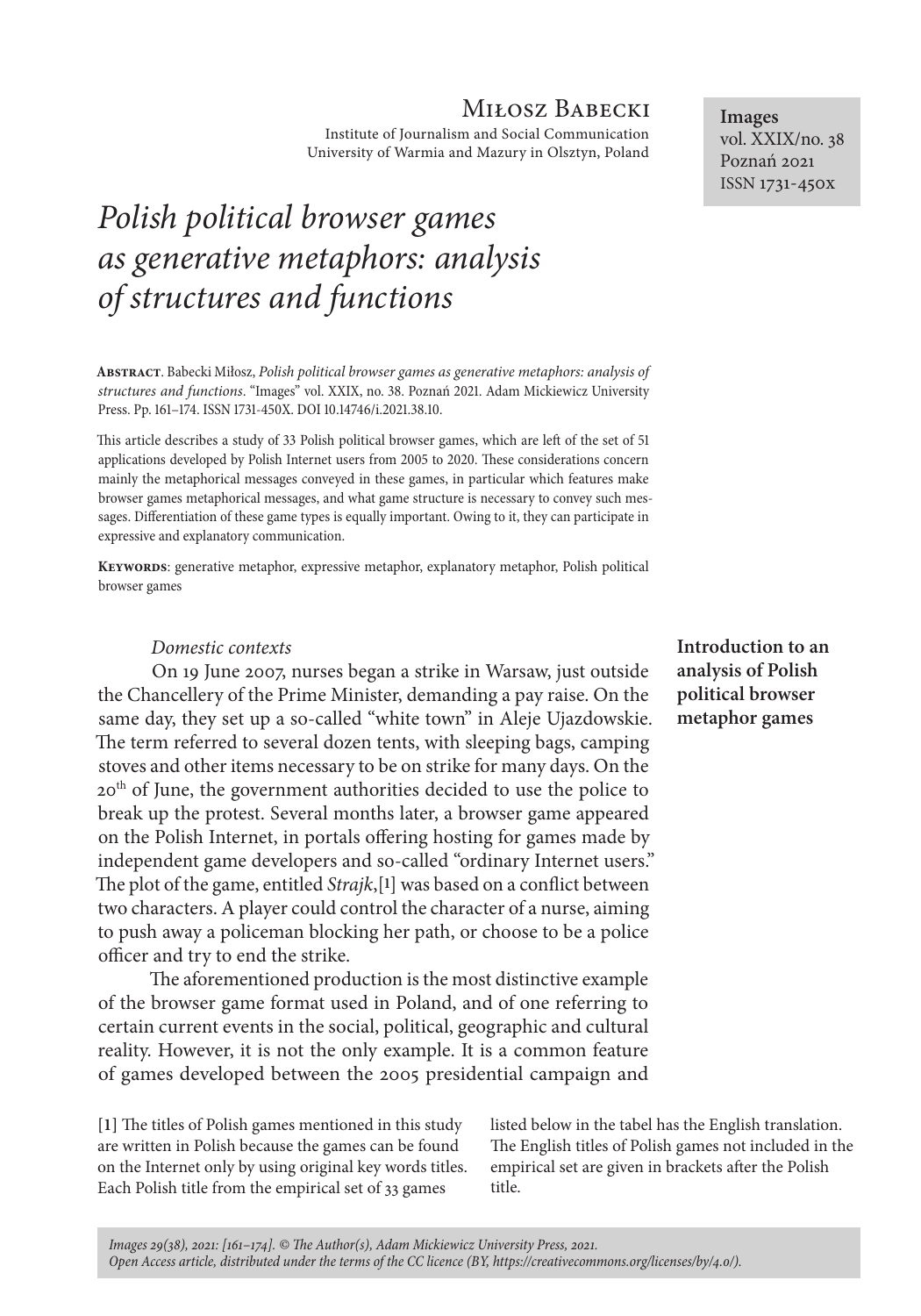the parliamentary crisis of June/July2020 related to the presidential election that their subject matter lies within a framework that their elements-genres, objects, situations and mechanics-create, and that their meanings go beyond the mere sum of the elements. For example *Korona wybory*, a hybrid of the *collecting* and *escape* genre, which presents candidates fighting for the presidency in 2020 during the SARS-CoV-2 pandemic, is more than just fights and points. These games are semiotic systems and playable situations, by which Internet users express their attitude towards the reality around them. These are comments on real events, used to express emotions concerning politicians and politics, and creations showing that – in the Internet users' opinion – something is wrong in the system of rivalry for power and its exercising. In each variant, the browser game obtains the status of structures which order the information,[**2**] "[…] it is associated […] with suspending the normal […] perception of the world"[**3**] and "[…] it is a call to look at the world in a different, fresh way, to see something new in it".[**4**] This property of Polish political browser games means that they have to be perceived as metaphors, showing something different than what the player sees on the screen, and the function of which is different than providing entertainment. This makes Polish political browser games generative metaphors[**5**] of reality, "[...] special version of seeing-as by which we gain new perspectives on the world, [...] an interpretive tool for the critical analysis of social policy,"[**6**] a tool that produces meaning by presenting what is difficult to imagine in a way that is easy to understand, and a semiotic system that translates complex facts, events and processes into emotions, which people experience, regardless of social background or education, in similar ways.

#### *Foreign contexts*

The emergence of Polish political browser metaphor games on the Internet directs one's attention towards three very important issues which argue for the need to analyse these media forms. Firstly, it means that in 2005, Polish Internet users joined the international community, which had been playing this type of game since 2001 to express a critical attitude towards certain processes around the world and to share the anxieties caused by these processes. Since then, Polish metaphor games have had a place in international media discourse next to the political browser metaphor games developed in response

**[2]** M. Babecki, *Metaforyka polskich politycznych gier przeglądarkowych. Konteksty ‒ porównania ‒ analiz*y, Olsztyn 2020, p. 89.

**[3]** A. Pawelec, *Metafora pojęciowa a tradycja*, Kraków 2006, p. 15 [If not indicated differently, this and other citations from papers in Polish are given in my translation – M. Babecki].

**[4]** Ibidem.

**[5]** D.A. Schön, *Generative metaphor: A perspective on problem-setting*, [in:] *Metaphor and Thought*, ed. A. Ortony, Cambridge 1993, p. 137.

**[6]** Ibidem, pp. 138‒139.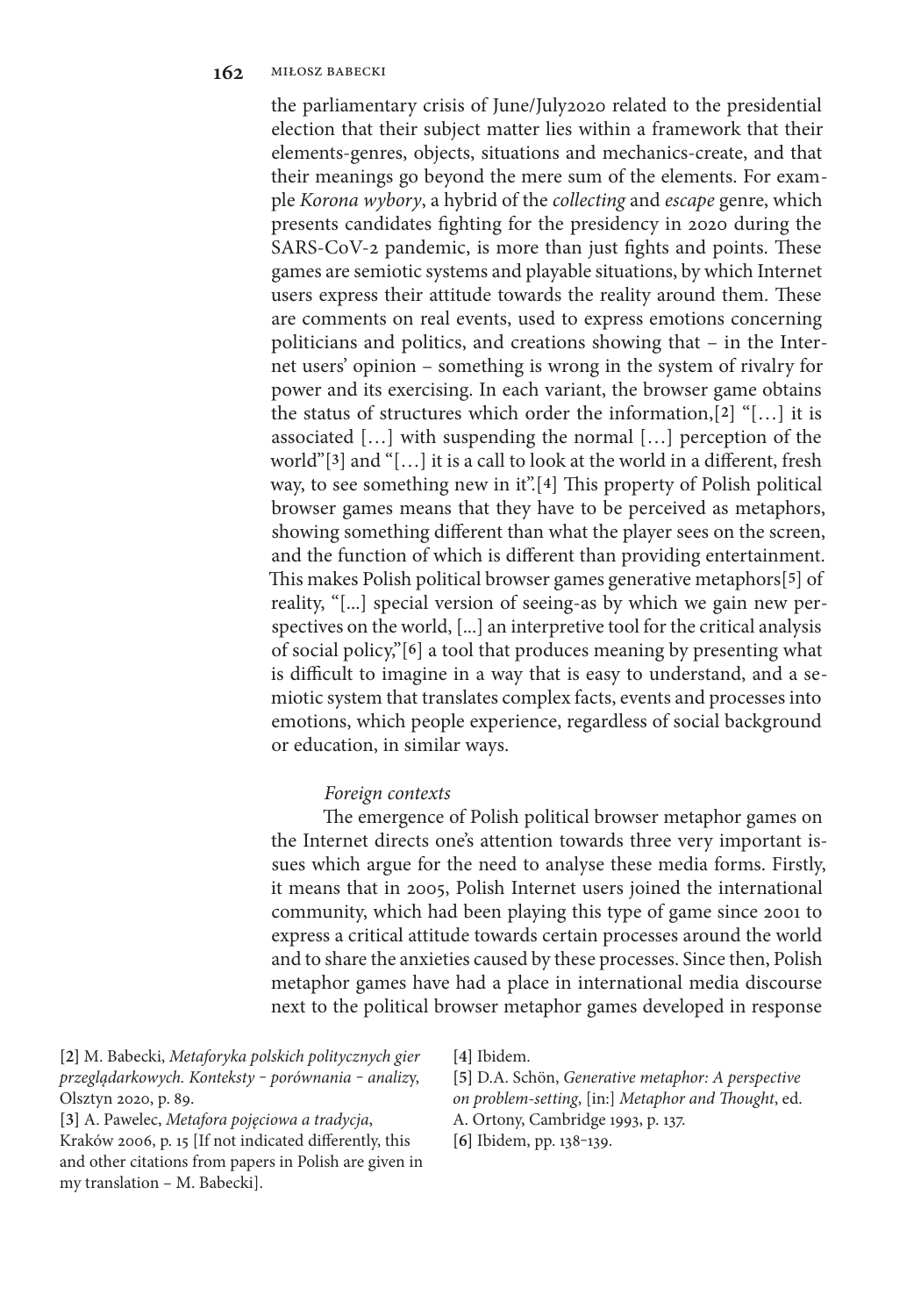to events of importance for the international community (fearing, for example, the North Korean nuclear programme in such games as *Kim Jong Il: Missile Maniac, Terror Gnome*) and individual nations. Games from Poland can be mentioned along with those developed in response to important situations for the Americans (e.g. *New York Defender,*[**7**] *War on Terrorism*), British (e.g. *Big Ben Boris*, *Dancing Blair*, *Downing Street Streetfighter*), French (e.g. *DSQ et la femme de chambre*, *Presi Game*, *Sarkozy Simulator*), Jews (e.g. *Irone Dome*, *Save Israel*), Russians (e.g. *Don't Mess the Putin*, *Putin's Olympic Game*) and Ukrainians (e.g. *Putin's Threat to Ukraine*).

Secondly, it shows that Polish Internet users expanded the international media agenda to include their views on important domestic issues. Thirdly, it reveals that Polish political browser metaphor games are another important source of information which can be used to express a judgement on objects, people and processes.[**8**] These games become digital documents with image and sound, capturing a certain section of the reality and, with it, the opinions of people, the observers of the events presented in the applications.

The three issues mentioned above have inspired me to deal with Polish political browser metaphor games and to identify the key research problem of the article: "[...] the anatomy of the making of generative metaphor"[**9**] encoded in these games. It also encourages me to formulate three extremely important research questions, which are answered by the analysis presented in this study: 1) what are the necessary features of browser games that make them generative metaphors of reality and 2) what is the structure of such browser games? The multitude of applications created by Internet users also makes the third question important: 3) do the generative metaphors encoded in Polish browser games differ from one another?

Unlike the first American games that were published on the Internet several hours after the attack on the WTC, the development period of Polish games includes the years 2005-2020. It was probably during the 2005-2006 period that the first games were published: Wal*ka prezydencka* and *Sejm 2005. Shoot Out*. The latest ones made it to the Internet in 2020: *Korona wybory*, *Głosowanie korespondencyjne*  and *Sfałszowane wybory*. Although the initial set comprised about 51 metaphor games, the empirical sample, i.e. one including the games still available on the Internet and which are analysed in this study, comprises 33 applications.

**The empirical set of games: situational framework**

**[7]** Probably the first game of its kind published on the Internet.

**[8]** M. Łobocki, *Metody i techniki badań pedagogicznych*, Kraków 2010, p. 216. **[9]** D.A. Schön, op.cit., p. 138.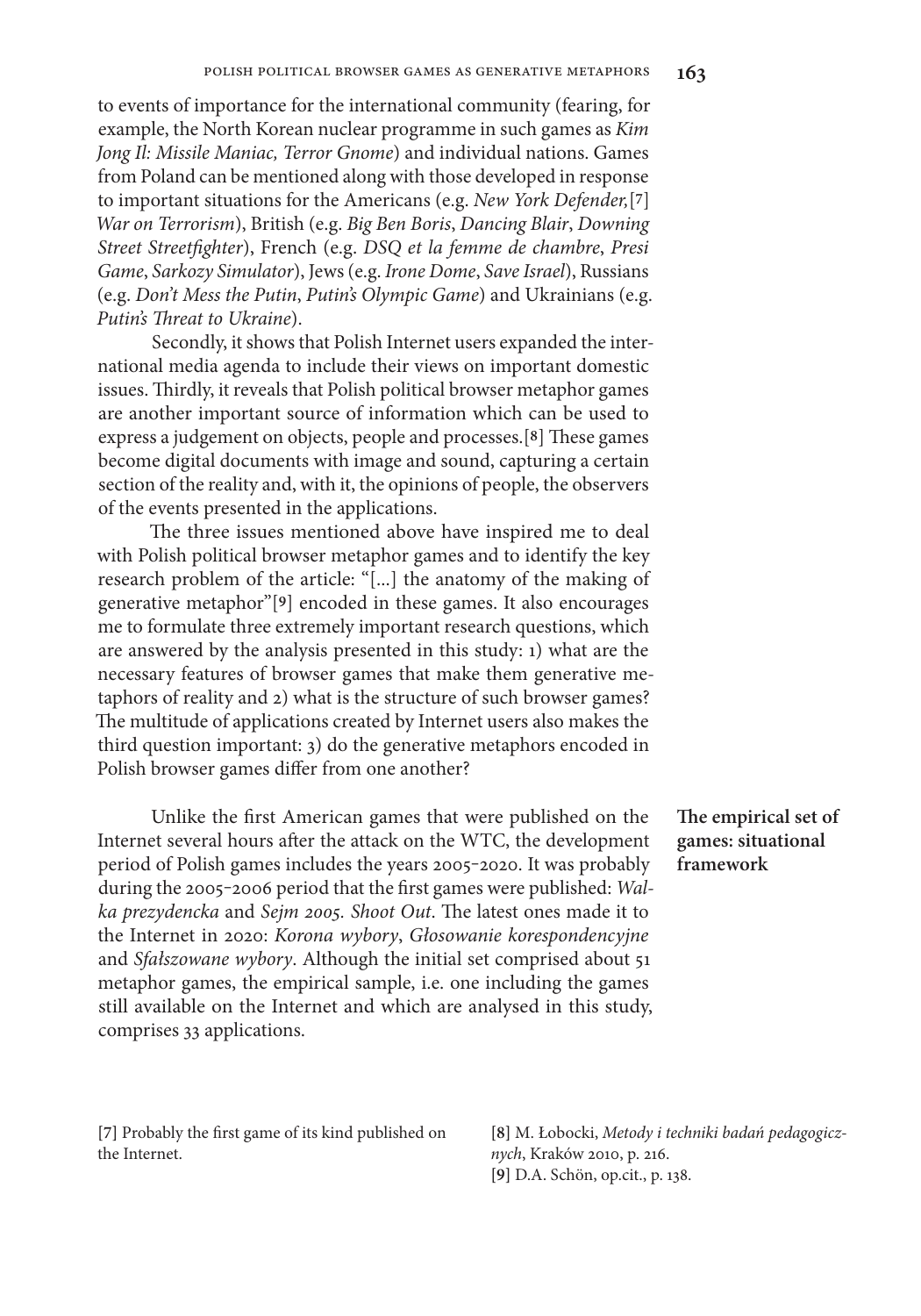## **164** miłosz babecki

**Table 1.** The empirical set of 33 Polish political browser games

| No.                                              | Game title                                                                   | Primary<br>frame |
|--------------------------------------------------|------------------------------------------------------------------------------|------------------|
|                                                  |                                                                              |                  |
| <b>Expressive metaphors</b><br>Ali Majewski Show |                                                                              |                  |
| 1.                                               |                                                                              | polity           |
| 2.                                               | Chlaśnij Giertycha [Lash Giertych]                                           | politics         |
| 3.                                               | Głosowanie korespondencyjne [Voting by Correspondence]                       | politics         |
| 4.                                               | Kopnij aferzystę [Kick the Swindler]                                         | politics         |
| 5.                                               | Nerwowy rzut [Nervous Throw]                                                 | politics         |
| 6.                                               | Niemcy mnie biją [Germans Are Beating Me]                                    | polity           |
| 7.                                               | Puknij kłamczucha [Knock a Liar]                                             | politics         |
| 8.                                               | Rozróżnij Kaczyńskich [Distinguish Kaczynski Brothers]                       | policy           |
| 9.                                               | Sex afera [Sex Scandal]                                                      | policy           |
| 10.                                              | Sfałszowane wybory [Rigged Election]                                         | politics         |
| 11.                                              | Ubierz Romka [Dress Up Romek]                                                | politics         |
| 12.                                              | Wiejskie śpiochy [Sleepyheads in the Sejm]                                   | polity           |
| 13.                                              | Zbieramy na Radio Maryja [Fundraising for Radio Maryja]                      | politics         |
| Explanatory metaphors                            |                                                                              |                  |
| 1.                                               | Autobus [The Bus]                                                            | policy           |
| 2.                                               | Bitwa o krzyż [Battle for the Cross]                                         | politics         |
| 3.                                               | Fabryka polityków [Politician Factory]                                       | polity           |
| 4.                                               | Korona wybory [Corona Election]                                              | politics         |
| 5.                                               | Obroń rydza [Rydzyk Defender]                                                | policy           |
| 6.                                               | Obrońca krzyża [Defender of the Cross]                                       | politics         |
| 7.                                               | Ofiara spełniona [Charity Fulfilled]                                         | politics         |
| 8.                                               | Paparazzi                                                                    | polity           |
| 9.                                               | Pasjans polityczny [Political Solitaire]                                     | policy           |
| 10.                                              | Polish Show                                                                  | polity           |
| 11.                                              | Posteruj sobie Kaczyńskim [Control the Kaczynski]                            | polity           |
| 12.                                              | Rzut beretem [The Beret's Throw]                                             | policy           |
| 13.                                              | Sejm 2005. Shoot Out [Parliament 2005. Shoot Out]                            | polity           |
| 14.                                              | Strajk [Strike]                                                              | polity           |
| 15.                                              | Trzy berety [Three Berets]                                                   | policy           |
| 16.                                              | Uratuj stocznię [Save the Shipyard]                                          | polity           |
| 17.                                              | Walka prezydencka [Presidential Struggle]                                    | politics         |
| 18.                                              | Wąż Jarosław [The Jarosław Snake]                                            | polity           |
| 19.                                              | Wybory 2007. Może pozostać tylko jeden [2007 Election:<br>Only One Can Stay] | politics         |
| 20.                                              | Wyścig do Pałacu Prezydenckiego [Race for the Presidential<br>Palace]        | politics         |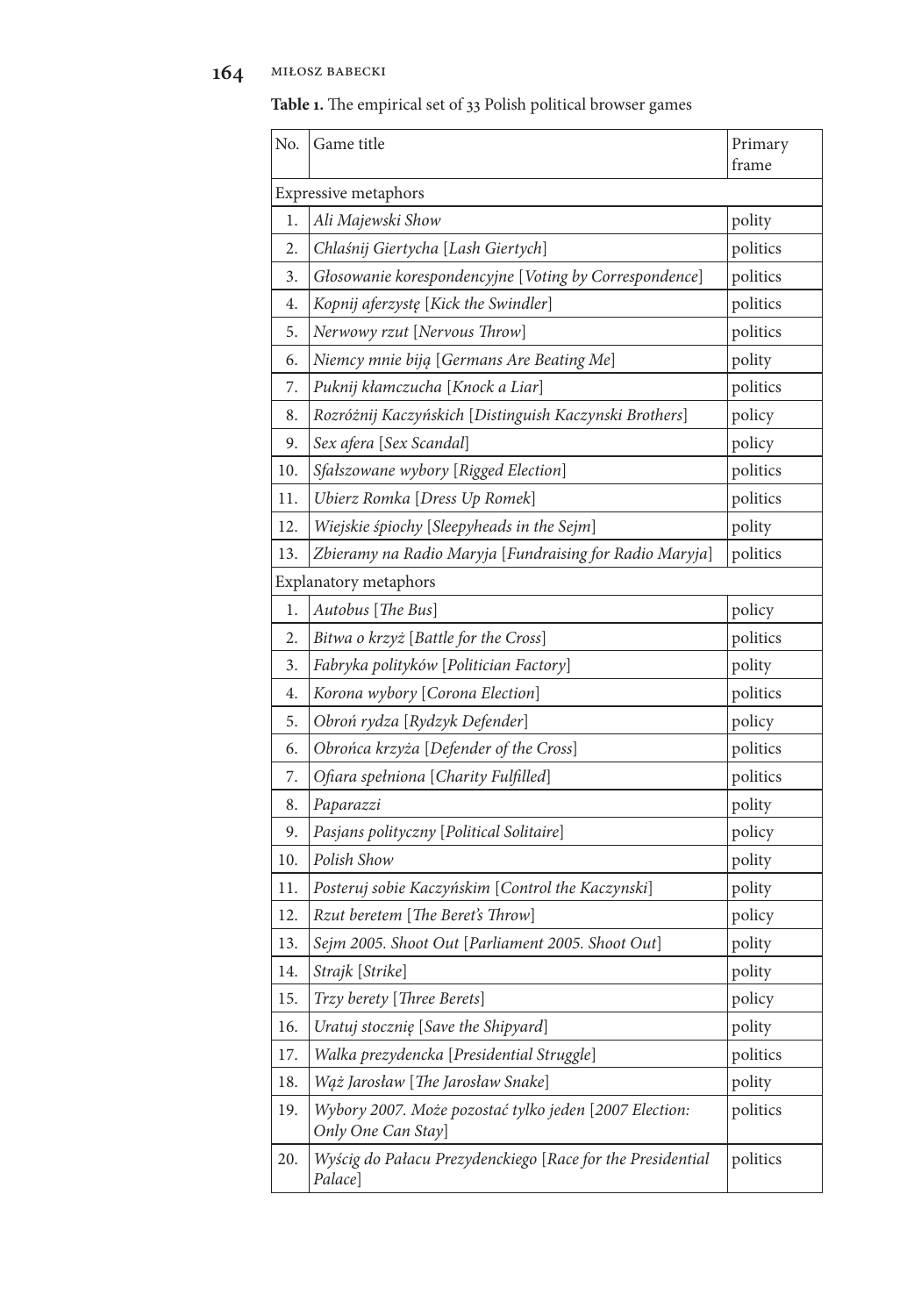Difficulty in identifying the date of the first game publication and in establishing the total number of games, comes from several places. Unlike a book or a press publication, a browser game does not always have a publication date. Therefore, if the publication date is not communicated precisely (dating is obvious, for example, with *Kolej przyspieszenie* [*Railway Modernization*], presented at a press conference on 5th July 2011) or the portal does not reveal its publication date, the event presented in the game refers to it indirectly. However, the information delay must be taken into account. Even if the game represents the DIY media type characterised by Alexandra Renzi,[**10**] i.e. it is easy to prepare and upload to the web with no IT or programming skills, this process can take anywhere from several hours to several days.

The Internet is an open, highly variable media, totally unstable compared to print media. When some elements disappear from it, others are added to it. Some Polish political browser metaphor games, such as *Uratuj Warszawę* [*Save Warsaw*] and *Kaczuszki* [*Little Ducks*], disappeared from the Web when Agora S.A. closed down its Blox.pl blogging platform. This platform hosted the Hegemon.net blog, containing the largest number of Polish political applications. Others, including, for example *Buraczana kampania* [*Redneck Campaign*], became unavailable as soon as the respective election campaigns ended. Others, like *Pysiu Krzysia* [*Krzysio's Sweet Face*], a game aimed at damaging the public image of Member of Parliament Krzysztof Bosak, disappeared along with the websites, since the situation groups who developed such applications split up. That was the fate of such websites as www.cfaniacy. pl and www.gryzonie.pl.

However, even the games that disappeared from the web left some traces. They have been preserved in comments left by users on various forums devoted to diverse games, in messages on non-active domains,[**11**] as well as on Polish websites archived by the international community of the non-profit organisation called the Internet Web Archive.

A review of the 33 games, which requires running each game, helps to identify the specific topics which became dominant in the communication situations created in them. These topics concern: 1) the 2005 parliamentary election (e.g. *Sejm 2005. Shoot Out*); 2) the 2005 presidential election (e.g. *Walka prezydencka*); 3) the 5th term Sejm session of 2005-2007 (e.g. *Pasjans polityczny*); 4) the sex scandal in the *Samoobrona* political party, revealed by journalists and described in the Polish press (e.g. *Sex afera*); 5) the 2007 parliamentary election (e.g. *Wybory 2007. Może pozostać tylko jeden*); 6) the nurses' strike of 2007 (e.g. *Strajk*); 7) the 2008 European Parliamentary election (e.g.

**[10]** A. Renzi, *The space of tactical media*, [in:] *Digital Media and Democracy: Tactics in Hard Times*, ed. M. Boler, Cambridge 2008, p. 71.

**[11]** A similar situation occurred in France and involved an Internet portal <www.jeux-internet.com>. The games listed on it are non-active. Internet users can only read their descriptions. See: <www.jeux-internet.com>, accessed: 6.12.2020.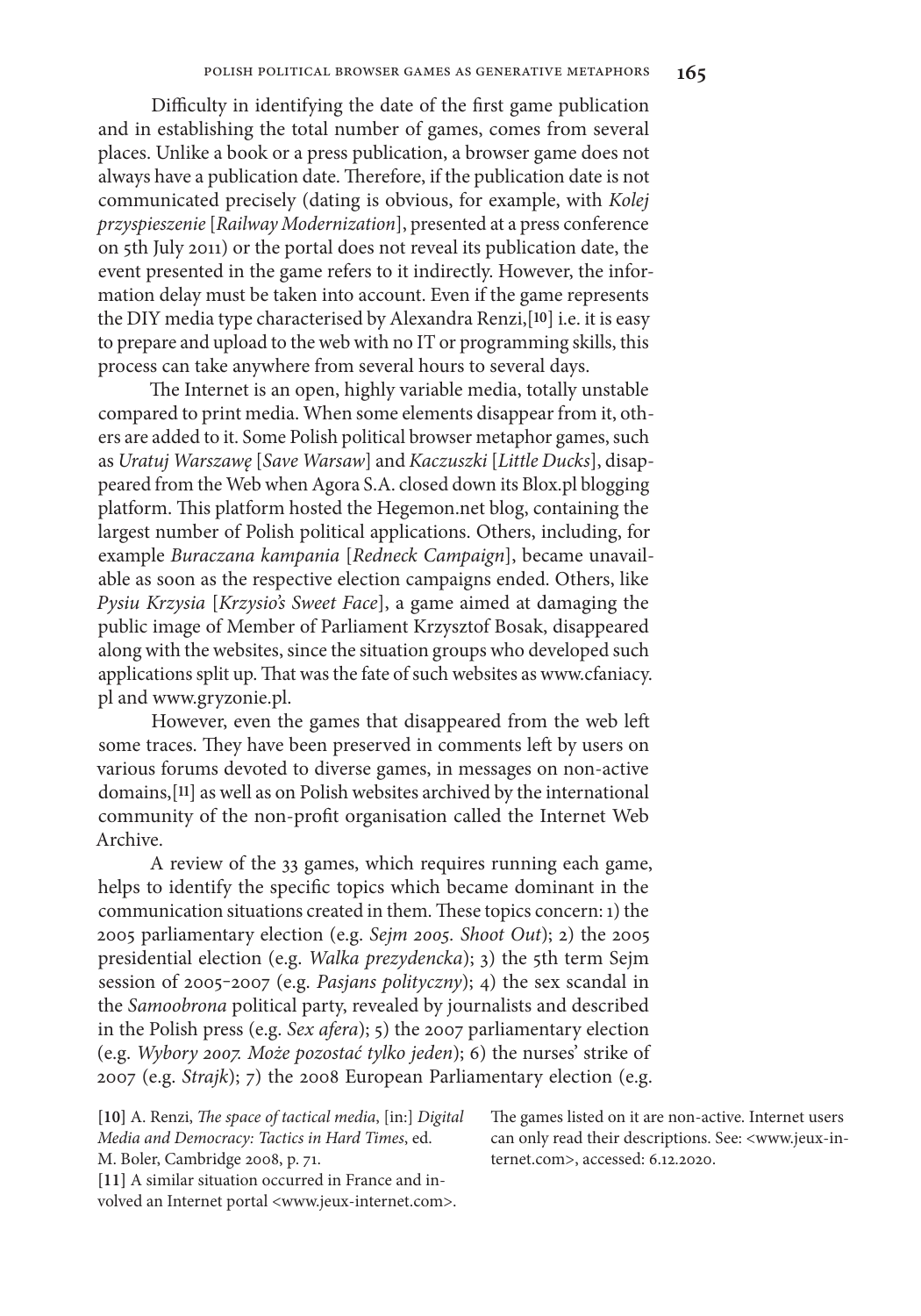#### **166** miłosz babecki

*Polish Show*); 8) the situation following the plane crash in 2010, in which President Lech Kaczyński died (e.g. *Obrońca krzyża*); 9) the 2010 presidential election (e.g. *Bitwa o krzyż*); and 10) the political crisis associated with the 2020 presidential election during pandemic (e.g. *Korona wybory*).

### **Interdisciplinary methodology**

It was possible to examine Polish political browser metaphor games, an interdisciplinary task by its very nature, once the empirical set was completed. However, an analysis can be started, performed and completed only when the analyst employs well-directed, appropriate and effective study methods. I would argue that such tools should include visual semiology, elements of transactional analysis, framework analysis and metaphor analysis based on the substitutive and comparative theory.

An analysis of the metaphor games under study compared to non-metaphor application analyses is a specific task because metaphoric communication is veiled; a metaphoric message is hidden in a communication transmitted by a browser game. It must be found, revealed and decoded according to the intention of its author, i.e. someone who developed the game or had it developed. Objects are iconic signs, e.g. faces of real politicians or representations of real buildings, e.g. the Sejm in Wiejska Street, Warsaw, or the Presidential Palace in Krakowskie Przedmieście. The display area is dominated by symbols, e.g. the Polish flag, political party logos which – together with the iconic signs – refer to the prototypical reality, i.e. that from outside the media.[**12**] Visual semiology becomes useful for uncovering and deciphering the meanings of objects.

I would argue that relationships between what is depicted by the game and what happened in the prototypical reality are best shown by elements of transactional analysis. However, the use of the theory of personality or the psychotherapy system[**13**] is not the point. The point is that certain specifically-marked objects used by game developers to evoke associations with contemporary history can be distinguished and categorised. These elements are recognised in procedures called diagnoses: historical, social and behavioural. The use of such diagnoses results in obtaining knowledge of which period of history is shown in a browser game.

A historical diagnosis allows one to recognise an event which inspired a game developer to prepare it and publish it on the Internet. Social diagnosis is used to accomplish three goals. The first goal is to describe the internal context, i.e. relations between characters and other objects featured in a game. The second goal is to describe the relationship between a situation in the game and a situation in the

**[12]** G. Rose, *Visual Methodologies: An introduction to the interpretation of visual materials*, London 2001. Polish translation: *Interpretacja materiałów wizualnych. Krytyczna metodologia badań nad wizualnością*, trans. E. Klekot, Warszawa 2010, p. 107.

**[13]** I. Stewart, V. Joines, *TA Today: A new introduction to transactional analysis*, Nottingham 1987. Polish translation: *Analiza transakcyjna dzisiaj*, collective trans., Poznań 2016, p. 6, 39.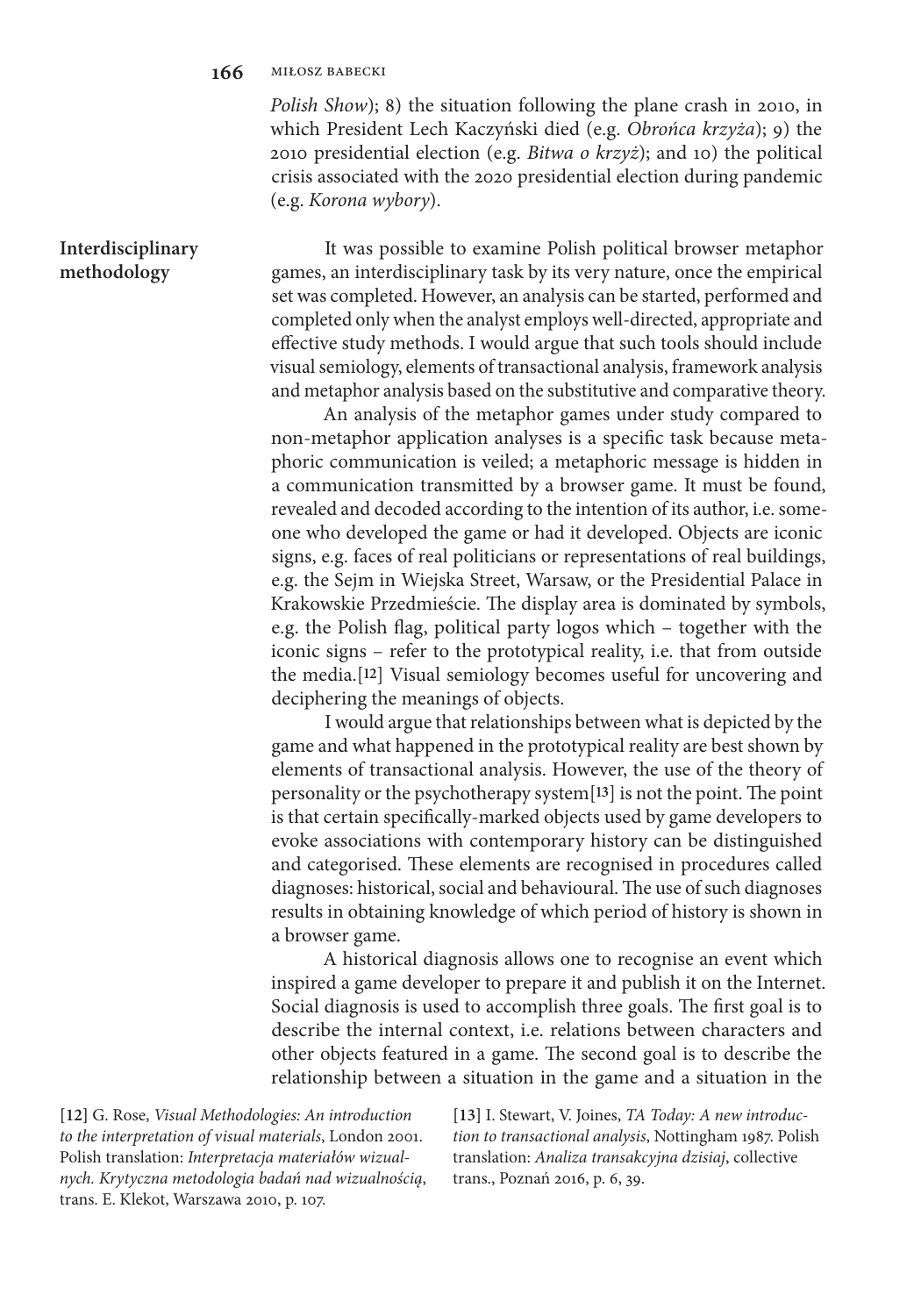prototypical reality, i.e. the relation between the internal and external contexts. The third goal is to describe what the public says about the real event featured in a game. The behavioural diagnosis detects and deciphers the meaning of the activities that the player has to perform

using the objects featured in the game. These actions were designed by the game developer. They reflect the actual processes occurring at a specific time and place.

Hidden and created meanings may be recognised by the literary science methodology. Specifically, it is the substitutive and comparative theory of metaphors. A games researcher may use them to be able to decipher the metaphorical meanings encoded in an application and determine whether she or he is dealing with an expressive or explanatory metaphor.[**14**] Owing to these theories, the researcher can establish whether the metaphors will be visible to the player (visible metaphor) or the player may fail to notice them (invisible metaphor). The set of methods is complemented by a framework analysis, which may be used to determine which fragment of history the game concerns.

Owing to the framework analysis, a researcher can detect an interpretation scheme, which is key to reading the metaphor later. According to the theoretical interpretation presented by Erving Goffman in the field of sociology to explain how people understand situations, events, images, metaphors and many more different messages,[**15**] and later expanded in the same filed by Todd Gitlin,[**16**] the situational framework creates an opportunity for a media researcher, in the field of media studies, to answer what is happening in the medium of the game. Therefore, the framework analysis may help decipher the political message contained in a metaphor game, generated with objects describable using visual semiology. If characters representing politicians and objects modelled on national authority institutions appear in the game, the framework analysis can be performed to determine what political process is presented by the actions described by the behavioural diagnosis, etc. The presence of framework analysis in the methodological model proposed in this paragraph emphasises the complementarity of the methods mentioned above.

#### *Categories of political messages*

Depicting all the events mentioned in the paragraph "The empirical set of games: Situational framework" means that a browser game must have specific features. This is an introduction to an analysis that provides an answer to the first research question. Polish political browser metaphor games acquire these features in a two-stage process. The

**[14]** P. Stockwell, *Cognitive Poetics: An introduction*, London – New York 2002. Polish translation: *Poetyka kognitywna. Wprowadzenie*, trans. A. Skucińska, Kraków 2006, p. 155.

**[15]** E. Goffman, *Frame Analysis: An essay on the organization of experience*, Harmondsworth 1974. **Framework, structure and function analysis of Polish political browser metaphor games**

Polish translation: *Analiza ramowa*, trans. S. Burdziej, Kraków 2010.

**[16]** T. Gitlin, *The Whole World Is Watching: Mass media in the making and unmaking of the new left*, Los Angeles – London 1980.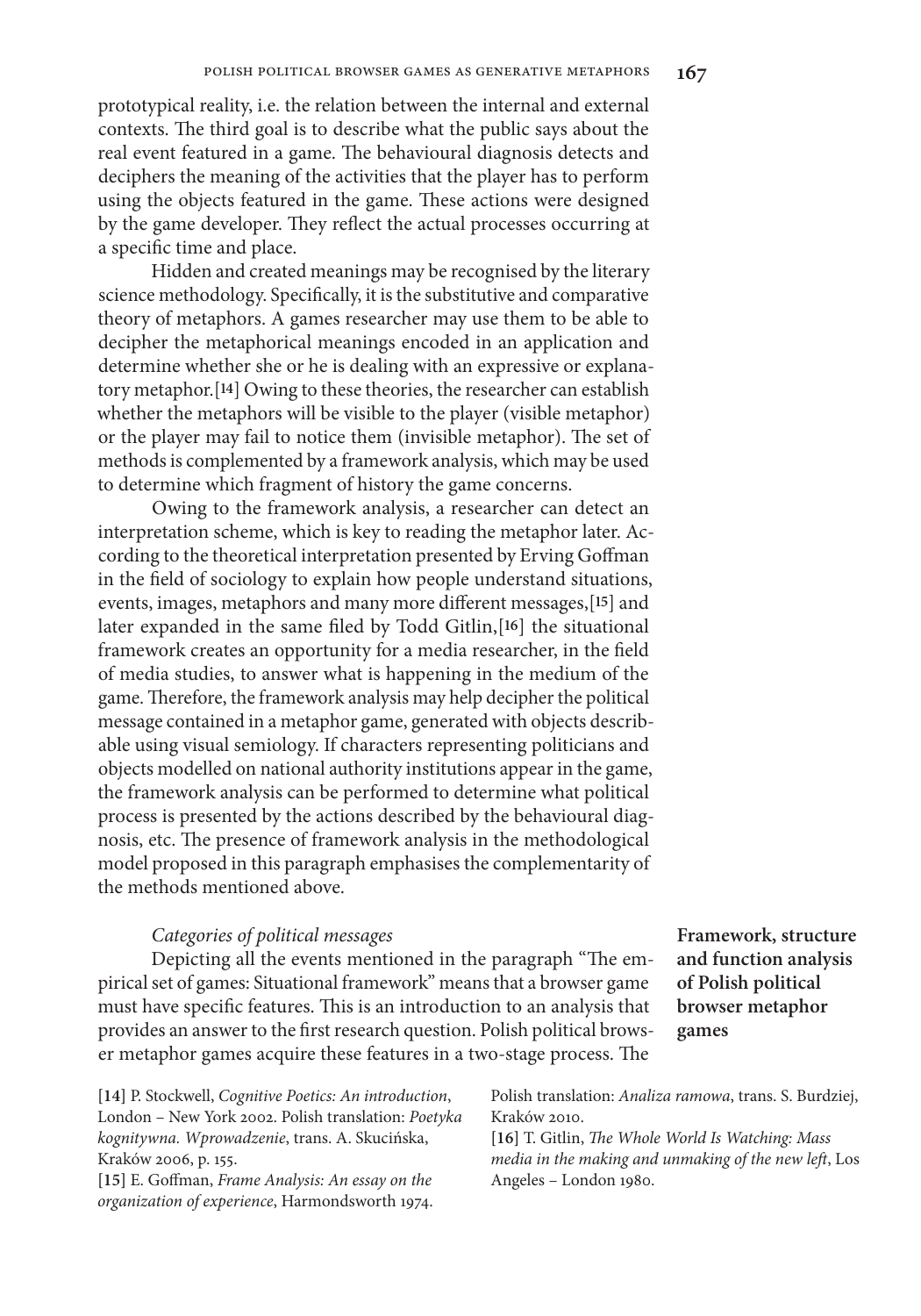process of imparting these features to games must be orderly, and this is the introduction to an analysis that provides an answer to the second research question. A specific political situation is depicted in the first stage of the development of a political browser game.

The framework analysis shows that the situation is depicted properly if two very important components (mini-plot components) are present in such a game. These components are called "situational frames" – the primary and the issue frame – which must interrelate: the issue frame must be included in the primary frame. Which browser games have the status of political messages is determined by the primary frame, i.e. political communication.

Bogusława Dobek-Ostrowska, a social communication researcher, explains that political communication is a process that involves "[…] manifestation and presentation of politics which includes *polity*, *politics* and *policy.*"[**17**] *Polity* indicates "[…] the formal, statutory, normative, institutional and organisational framework of political processes."[**18**] Each game analysed in this paper whose framework comprises *polity* will be about what is happening in the Polish state, perceived as an institution or administration. The Sejm can be the place of action. This is the case e.g. in *Wiejskie śpiochy*, which shows parliamentarians as lazy individuals, napping in their benches during parliament sessions. A ministry, e.g. the Ministry of Foreign Affairs, can also be such a place. The *Polish Show* presents this ministry in an ironic manner, as a stage of struggle for positions. In both cases, in the model of the game, in the frame of the metaphor – the interior of a state institution, which is typical for the category *polity* – "politicians" (playable characters) behave in a very inappropriate way. They sleep, fall off their chairs or fight for their seats.

*Politics* manifests itself in games by depicting conflicts and problems with characters fighting for power as their participants. For example, rivalry for the presidency is depicted in this manner. This is also how the method used by one political party to handle its smaller and weaker coalition partners is shown in the game *Wąż Jarosław*, in which its title character, modelled on Jarosław Kaczyński, swallows up his coalition partners. In this case, in the model of a game, in the frame of the metaphor – the pictured state process characteristic of a democratic state and typical of the category *politics* – there is behaviour that violates democratic custom or law. "Politicians" (playable characters) violate the law and uniformed services fail to uphold it.

*Policy*, or political tactics, comprises "[...] the contents of politics, subjects and problems."[**19**] A game in which primary frame contains this element presents an individual conflict, such as the conflict between a police officer and a nurse in *Strajk*. In this case, in the model of the game, in the frame of the metaphor, is shown a conflict between a "man"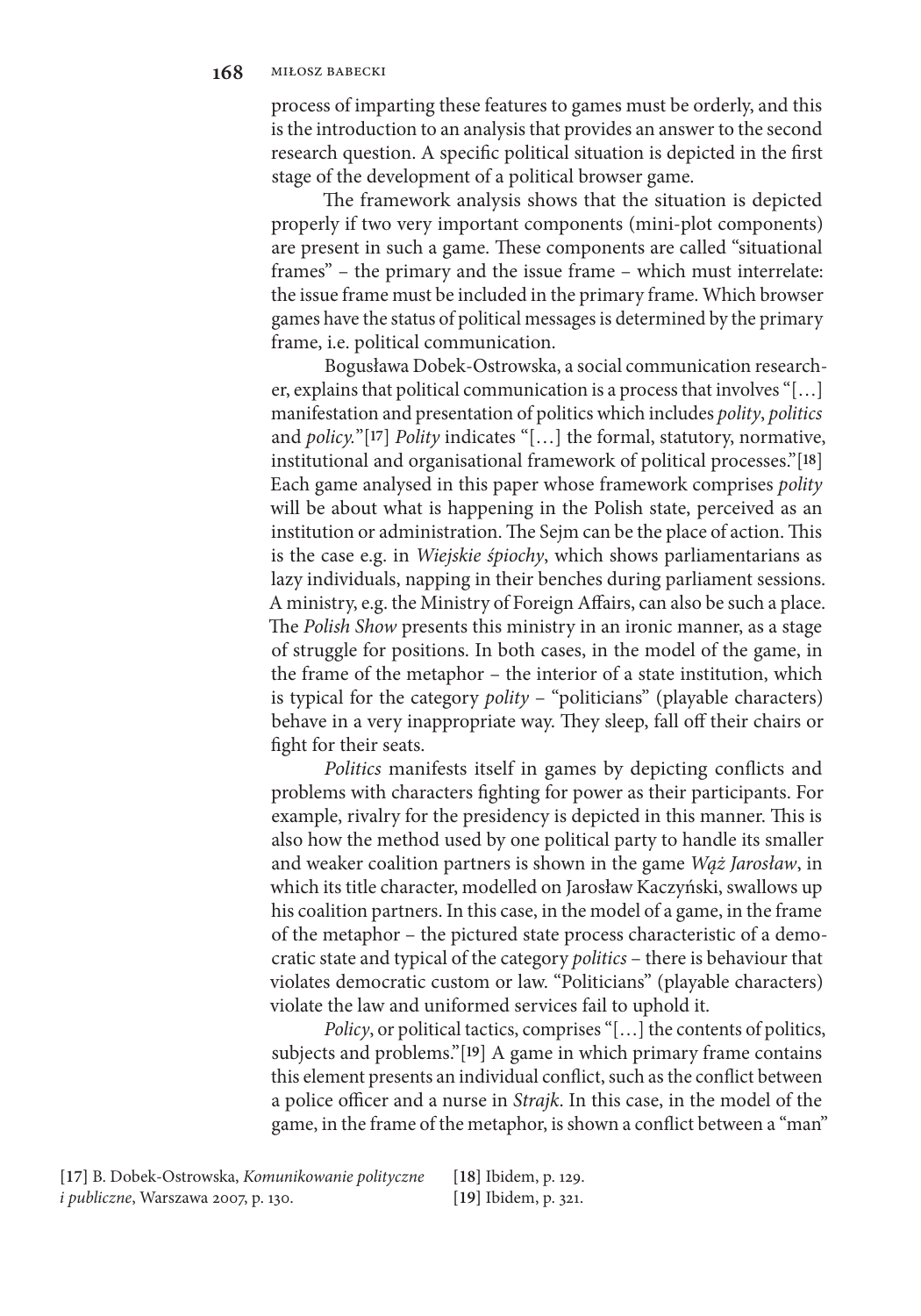representing one element of the state's institutions (playable character) and a "man" representing another element of the state's institutions (playable character). Conflict of this kind is typical of the category *policy*.

#### *Structures of political messages*

The primary frame in the framework analysis shows the general idea of the game. In the communicative approach, the primary frame is the activity that the player takes up by controlling playable characters and objects (balancing a sleeping character, struggling for a chair, swallowing up coalition partners, controlling the character of a nurse, aiming to push away a policeman blocking her way, boxing an opponent, controlling a car representing a political candidate). In game studies, the primary frame is a specific genre of game. Game developers enjoy great freedom in this regard, being able to choose from the 42 game genres described by Mark J.P. Wolf.[**20**]

The primary frame is complemented by the issue frame which is included in it. A framework analysis shows that the issue frame consists of a specific event, and that it can manifest itself in the game as a character or a place (two characters and a boxing ring may evoke an election campaign; a character/politician and an object/cake may evoke disapproval of a politician). The message is complemented and made more specific by its use. In the communicative approach and using visual semiology, the issue frame is a visual element with specific features. These include, for example, characters representing specific politicians: Andrzej Duda, Bronisław Komorowski, Jarosław Kaczyński, Donald Tusk or others. They are also recognisable places, e.g. the Presidential Palace in Warsaw in the game *Korona wybory*. They are logos of Polish political parties in other games. In game studies, the issue frame is a playable object or a static one which is part of the scenery. Both issue frames can be included in one primary frame in the same game.

The relationships between the element categories mentioned above can be analysed, with the game *Wyścig do Pałacu Prezydenckiego* as a clear example. According to the framework analysis, the primary frame, i.e. *politics*, is the election process, in which candidates for the office of the President of Poland participate. In the communicative approach, the activity is the race of objects. In game studies, this process is reflected in *racing games* (e.g. a car race). According to the framework analysis, running for the presidency is the issue frame. The frame is made up of playable objects, controlled by the player, i.e. cars symbolising politicians, and static objects, i.e. background elements, such as a winding road to the Presidential Palace and the building itself. The objects have specific features. These are symbolic features: colours and acronyms of the political party names which link the cars to presidential candidates' campaign headquarters.

**[20]** M.J.P. Wolf, *Genre and the Video Game*, Austin 2001, pp. 113‒116.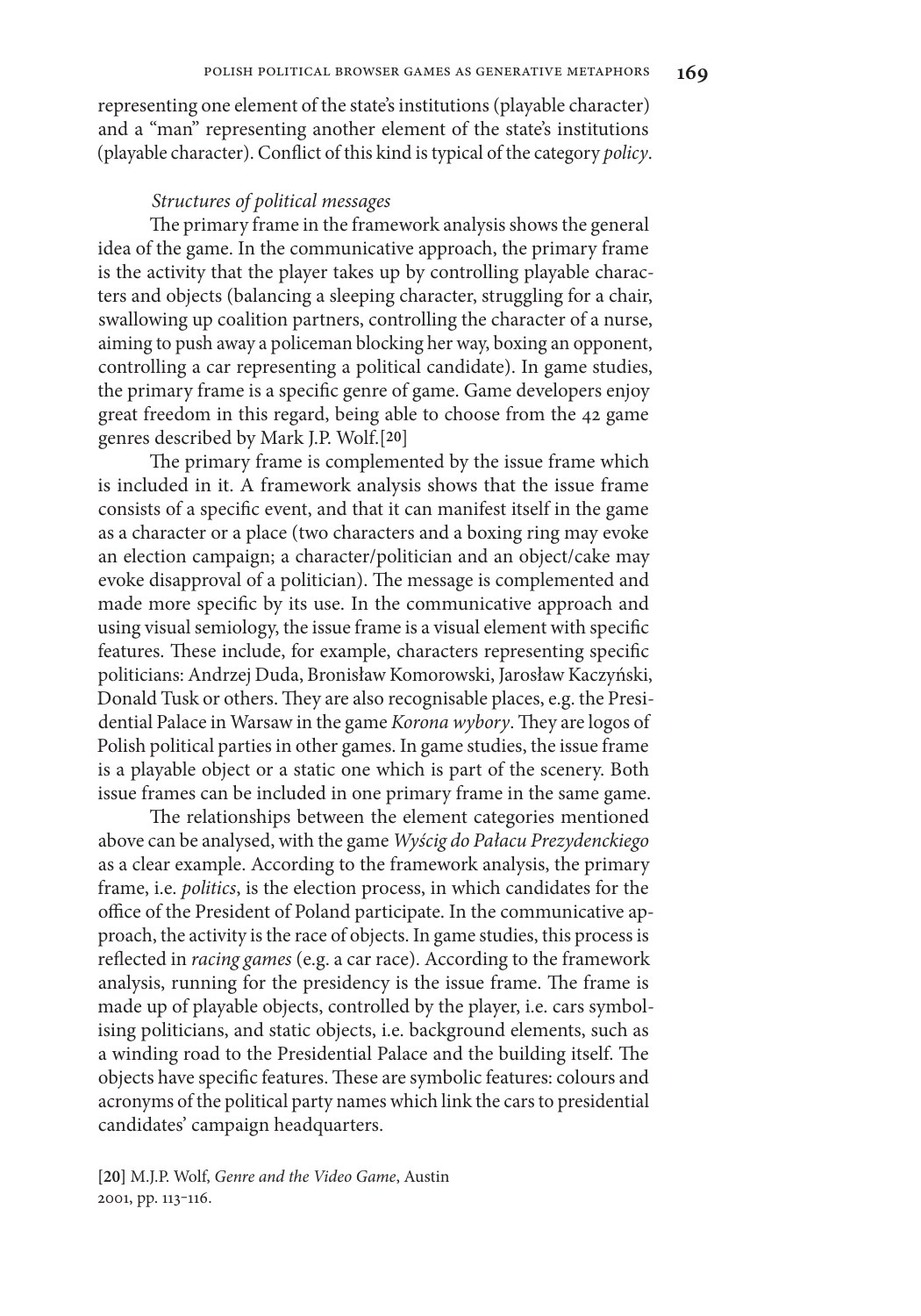Showing the political process and the presentation of objects and the relationships between them ends the first stage of developing a political browser game. In the second stage, the game is equipped with features that will make it a metaphorical message. At this stage, the game becomes a generative metaphor of reality, i.e. of the contemporary history of Poland in the applications under study.

In the literary science approach, the metaphorical message consists of two major elements: the metaphor source (e.g. the character of the politician in a strange activity, like fighting in the style of karate) and the metaphor frame (e.g. the street in front of the Polish Parliament).[**21**] The Polish political browser games structure varies and the metaphorical functions of these games can also vary. An analysis of the metaphorical message featured in Polish political browser games must take into account two metaphor theories: substitutive and comparative ones.

#### *Metaphor functions and structures of metaphorical messages*

The analysis of Polish political browser games shows that the metaphorical messages present in them carry only negative content. They also show that, according to their developers, something is wrong in the Polish political system; it has some flaws. The presence of those different functions combined with the metaphorical messages in games provides answers to the third research question of this study. Generative metaphors indeed differ with respect to the method of encoding in Polish political browser games. Various metaphor functions and types result in differences in the message structures.

Metaphorical messages contained in the games can have an expressive or an explanatory function. Therefore, a metaphor can be used to express some emotions encoded by a developer of the game (expressive function), or be part of an explanation of why some democratic processes go wrong (explanatory function), also encoded by the developer. The empirical set includes 13 games containing expressive metaphors and 20 games containing explanatory ones (see Table 1).

#### • Expressive metaphors

Expressive metaphors have one important application. They are used to express negative opinions concerning a process, event, place or person. The game entitled *Głosowanie korespondencyjne* presents a negative opinion on the decisions of politicians who wanted to organise presidential elections in May 2020, during the great threat of the COVID-19 epidemic.

Structuralism plays the main role in hiding a metaphorical meaning in a browser game. How the message is hidden depends on the structure of the metaphor source and frame elements. The source

*Metafora*, trans. J. Japola, "Pamiętnik Literacki" 1973, 3, p. 219.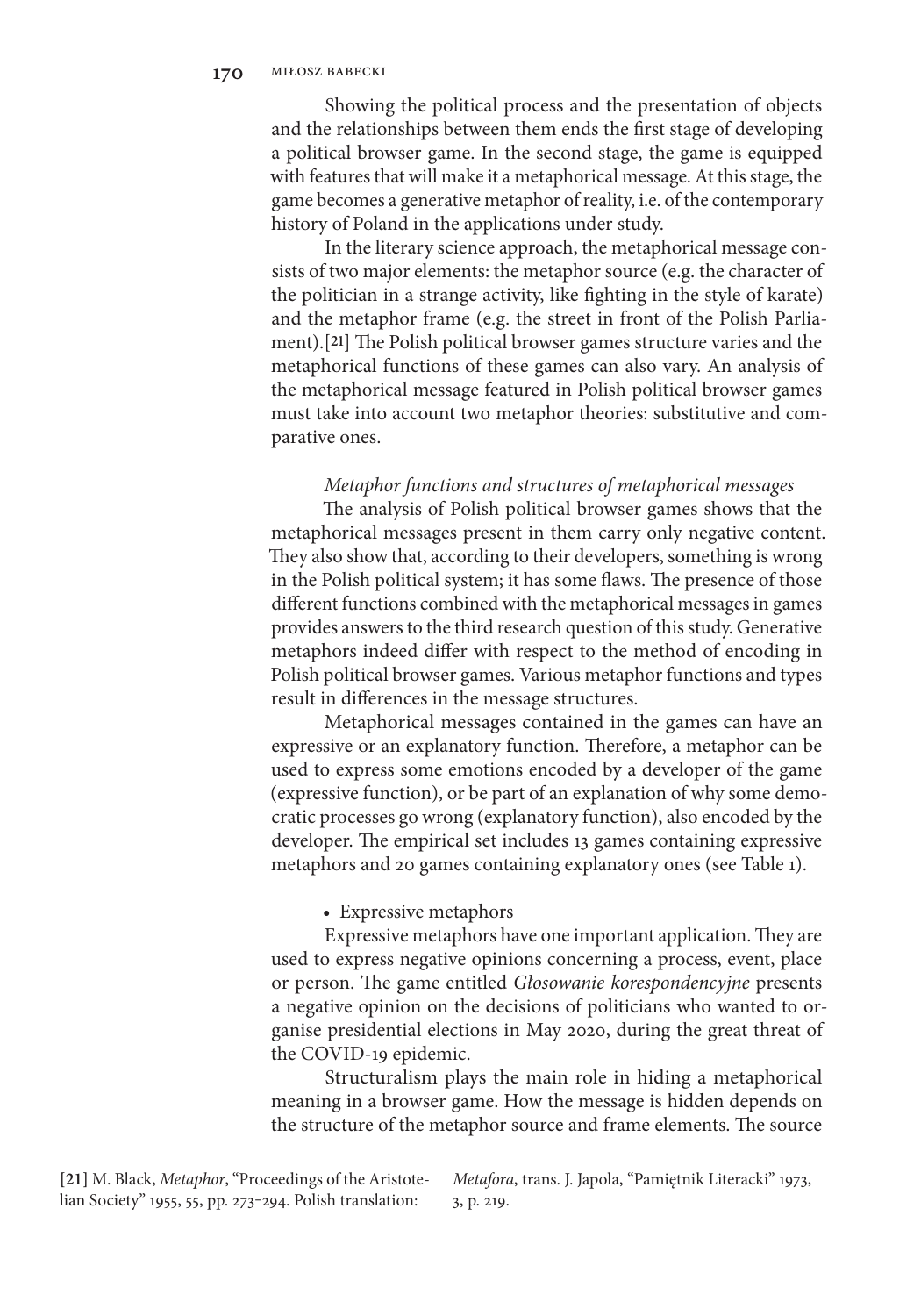of a browser game – an expressive metaphor – always contains several elements. There must be at least two of them, because the player must be impersonated and shown on the screen. The presence of a frame means that at least one element must be present. There can be many of them, and each one makes a project more difficult to execute. A political browser game gains a metaphorical meaning by means of the relationship between the metaphor source and frame. A generative metaphor is generated only when a contradiction exists between its elements, i.e. a collision mechanism.[**22**]

According to the metaphor theory, by using the metaphor source, the player performs an action "targeted" at the metaphor frame in collision with the source. According to game studies, the player uses certain objects visible on the screen to perform actions on other visible objects. The action depends on the game genre. It will involve subjugating some objects to others or destroying some objects by others e.g. in a *capture game* or a *torture game*. According to visual semiology, objects in the analysed games should be marked to evoke associations with Polish political communication.

In practice, in expressive metaphors, the player can take actions that will have more or less devastating effects on the game character or its image. In the least destructive variant, a character may be ridiculed by performing ridiculing actions which the player controls (strange dancing, strange clothing, throwing a cake at a target, in e.g. *Nerwowy rzut*, *Ubierz Romka*, *Wiejskie śpiochy*). In the most destructive variant, a character may be beaten by an avatar the player controls, hit with a virtual object the player controls, or "killed" because the player cannot control some virtual objects devastating her or his avatar (e.g. *Chlaśnij Giertycha*, *Głosowanie korespondencyjne, Kopnij aferzystę*, *Puknij kłamczucha*).

These object structures and the relationships between them are shown in the clearest way in *Puknij kłamczucha*, an application containing an expressive metaphor. The main game frame element involves politicians as "talking head" animations, embedded in the non-playable frame of dodgeball, which is known from amusement parks. The action of hitting an element to eliminate it is a source consisting of two elements. It is performed with a wooden hammer icon, visible on the screen, on the frame objects, i.e. on the politicians' "talking heads." Such an expressive metaphor, as an example of a generalised judgement about politicians and politics, can be communicated in a clear and easily legible phrase: "politicians are incompetent," "politicians are buffoons," "politicians are swindlers," "politicians are liars," "politicians are risk takers." Judgments can vary and depend on the action the player takes regarding the game character.

Since a browser game of this type is used instead of an equivalent literal phrase, its creation is explained in literary science by the

**[22]** Idem, *More about metaphor*, "Dialectica" 1977, 31, pp. 431‒457. Polish translation: *Jeszcze o metaforze*, trans. M.B. Fedewicz, "Pamiętnik Literacki" 1983, no. 2, p. 266.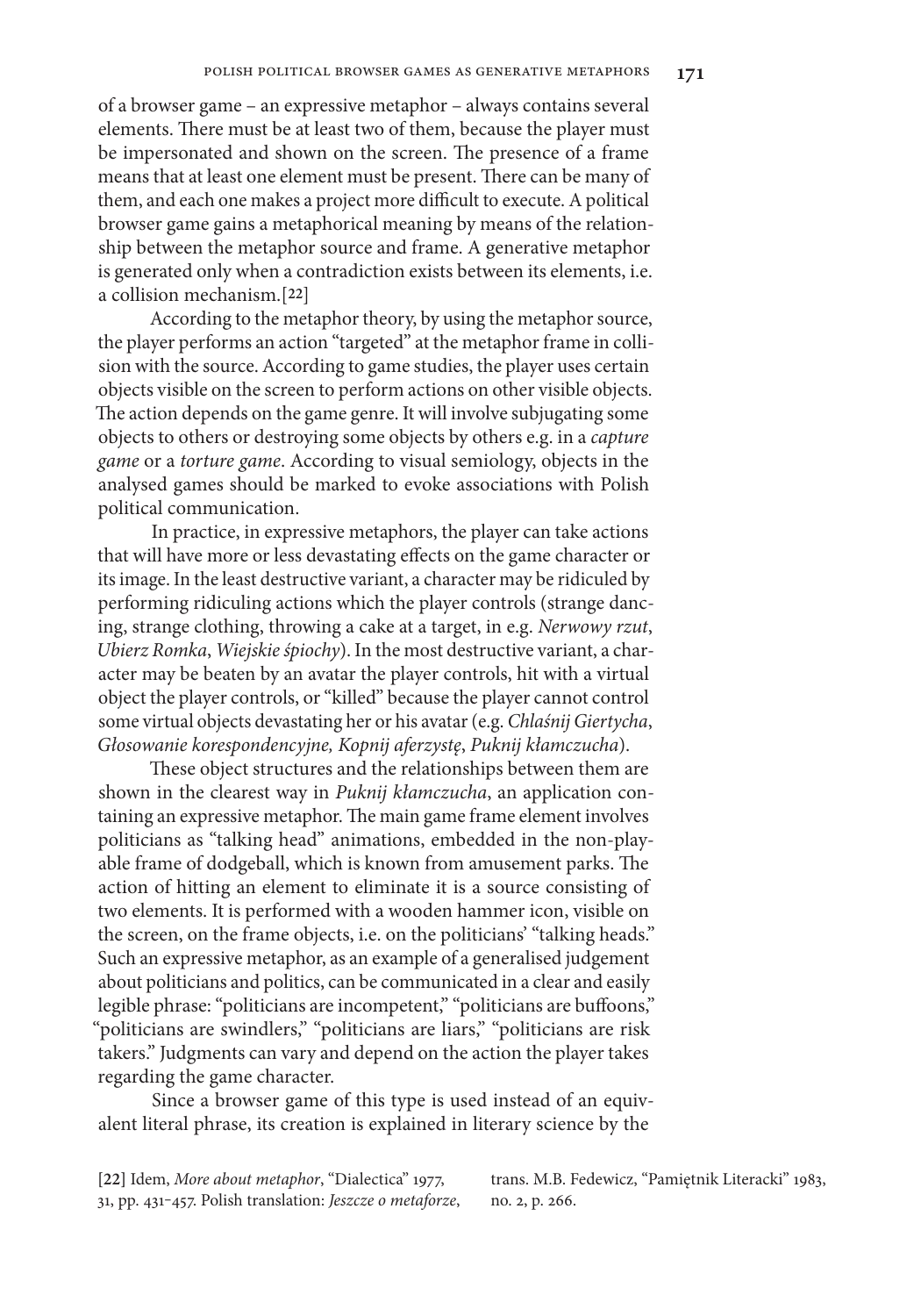substitutive metaphor theory. A distinctive action affecting the method of discovering the message makes the metaphor visible.

#### • Explanatory metaphors

If a browser game's metaphorical micro-storyline depicts the developer's opinion, the game belongs to explanatory metaphors. Developing an explanatory metaphor in the first stage of the process is the same as with an expressive metaphor. Differences appear in the second stage, when the developer's task is to hide the metaphorical meaning and to design a method for its discovery and deciphering by the player.

The source and the frame of a browser game – an explanatory metaphor – may contain several elements. As with a browser game, which is an expressive metaphor, the player using the source must also be personified and shown on the screen. The main difference lies in two factors. According to the metaphor theory, the first one concerns the action performed by the player which, in game studies, depends on the game genre. This time, the action must suggest which flaw of the political process the game will concern (e.g. unfair, brutal car race evokes unfair, brutal election campaign). The second factor means that the generative metaphor model does not contain a collision mechanism; its elements do not create a conflict of meanings. This time, the metaphor frame is not the "target" of the player's actions, but his or her "partner" in the action resulting from the game genre. According to game studies, the player uses certain objects visible on the screen or display to perform actions with or next to other visible objects. For example, in the hybrid of *collecting* and *escaping game*, *Korona wybory*, the player controls the avatar of a political candidate, avoiding obstacles on the road to the Presidential Palace (different game genres evoke different activities).

A difference between an explanatory metaphor and an expressive one manifests itself in the method of marking the objects, which is noticeable thanks to visual semiology. This time, objects should be marked in such a way as to make the formulated message a hyperbole. From the literary science point of view, the means of expression may include irony, parody, pastiche or satire. Only in this manner will the marked objects allow one to notice a similarity to the depicted object or process and to see a flaw both in the object and in the process. The flaw manifests itself in the metaphor source and spreads over its frame.

In practice, in explanatory metaphors, the player can take actions which draw attention to a flawed element of the political process or to the process as a whole. Game genres are also responsible for magnifying the scale of phenomena and showing the extent to which these processes are flawed. One game genre can depict multiple processes. A race can be unfair, as well as violent and dangerous (e.g. *Korona wybory*, *Wyścig do Pałacu Prezydenckiego*). A fight can be "just" unfair, as well as murderous (e.g. *Walka prezydencka*, *Wybory 2007. Może pozostać tylko jeden*). The treatment of coalition partners can be "just" unfair or brutal (e.g. *Pasjans polityczny*, *Wąż Jarosław*).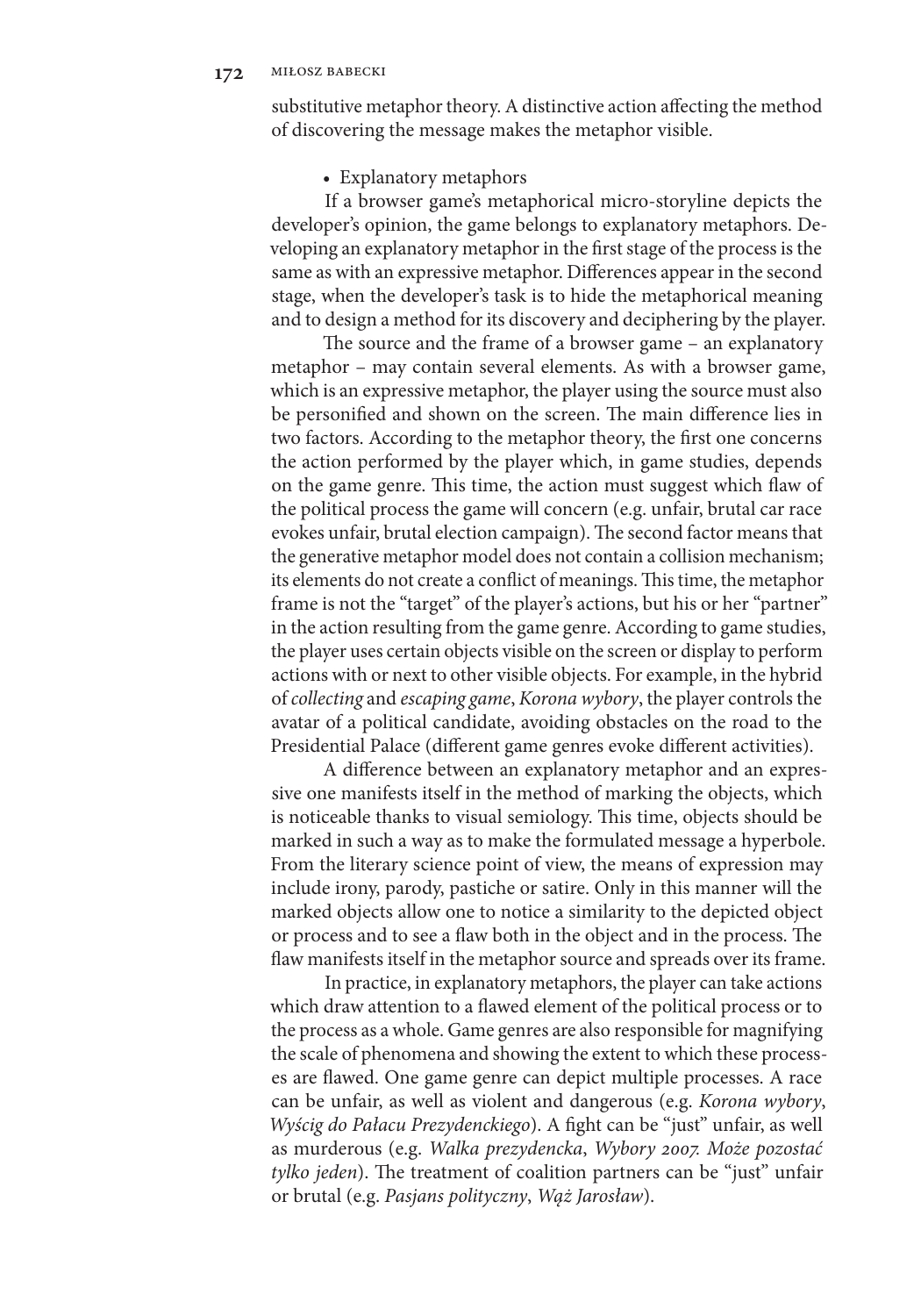These object structures and the relationships between them are shown most clearly in *Wybory 2007. Może pozostać tylko jeden*, an application containing an explanatory metaphor. A character very similar to Jarosław Kaczyński, controlled by the game system, is the main element of the multielement frame. It is accompanied by scenery elements resembling the Sejm building on Wiejska Street in Warsaw. The metaphor has its source in the fight, i.e. an interaction in which the "Jarosław Kaczyński" character encounters one representing the player, who is similar to Donald Tusk. The *fighting game* genre and the symbolism of punches make it possible to suspend the normal perception of reality. This metaphor shows a political election process not as an act regulated by the Constitution, a privilege and an honour to represent one's electors, but as a brutal fight with no rules, the outcome of which is decided by force rather than by the political agenda.

An explanatory metaphor cannot be presented as an easily formulated example of a generalised judgment about a political process or its elements expressed in an assertion like that of an expressive metaphor. Processes are complex in nature and have multiple stages, and games in this category of metaphors depict them in the same way as people use comparisons when looking for the most significant reference points.

Since a browser game of this type uncovers a hidden analogy, as stated, literary science explains its development by comparative metaphor theory. A browser game is, therefore, a visible comparison showing that e.g. "election campaign is like a race with obstacles on the road," "elections are like a brutal fight," "domestic politics is like a playing cards" and "elections in a pandemic are like a running with murderous obstacles." This kind of comparison construction applies to all games belonging to the category of the explanatory metaphors mentioned in this paper.

Digital games can play various functions and serve various purposes. According to general opinion, games perform a ludic function and are used mainly for entertainment. However, this study shows that a certain group of games can have different applications, provided they meet certain criteria regarding the visual material, game structure and the rules governing the control over objects visible on the computer screen or the player's mobile device display, as well as the rules of the player's acceptable behaviour. Fifty-one applications metaphorically describing political events of the contemporary history of Poland were published on the Internet in 2005-2020, via Polish portals, blogs and websites. Thirty-three games are still available on the Web. Among other Polish ludic games, they have some unique features and structures, and they are generative metaphors. Thirteen of them are expressive metaphors. They show Polish Internet users' critical attitude towards certain elements of the democratic political system, and to pathologies in certain areas of the government administration. They also present

**Conclusion**